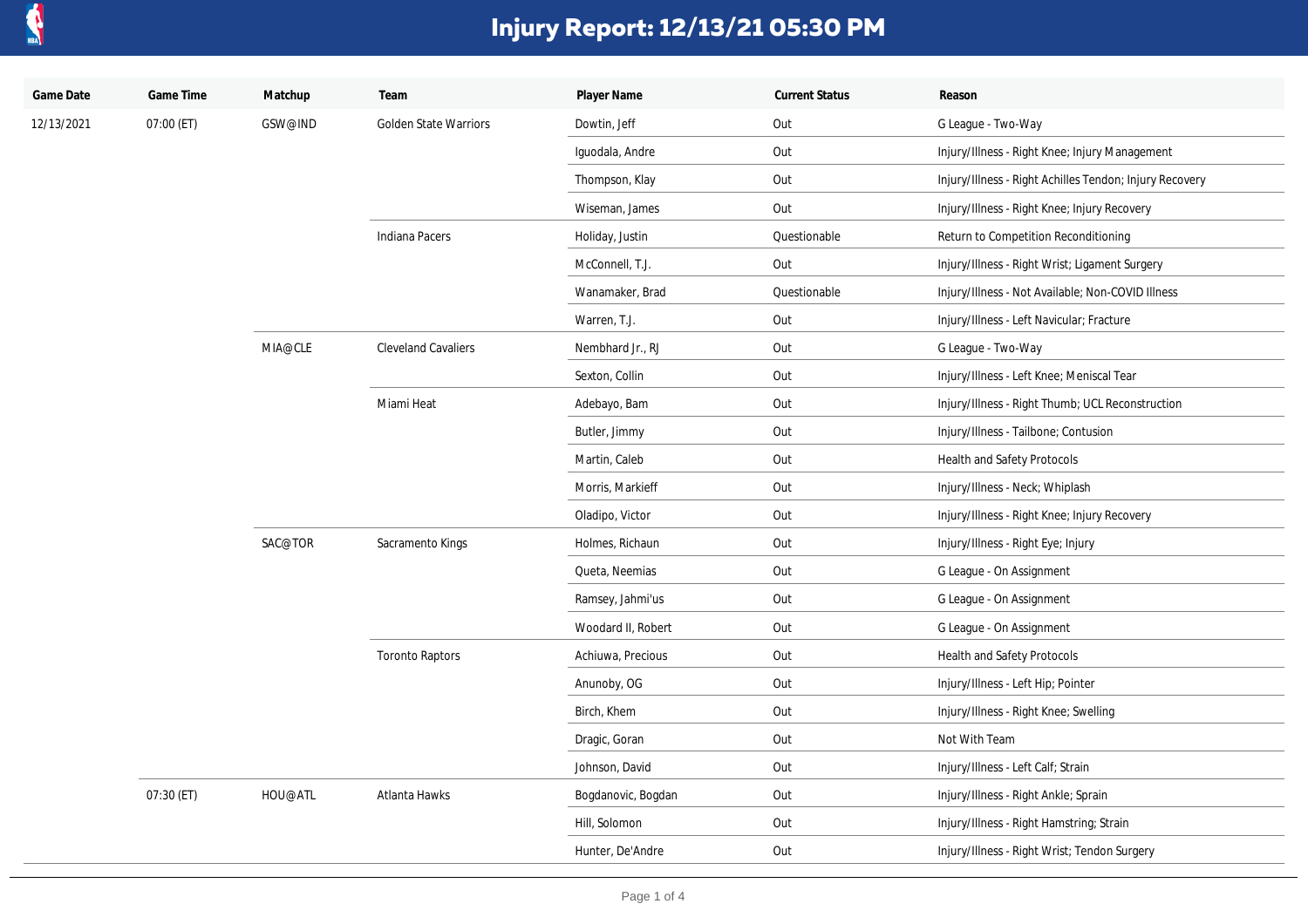

| Game Date | Game Time  | Matchup | Team                   | Player Name        | <b>Current Status</b> | Reason                                                           |
|-----------|------------|---------|------------------------|--------------------|-----------------------|------------------------------------------------------------------|
|           |            |         |                        | Mays, Skylar       | Out                   | G League - Two-Way                                               |
|           |            |         |                        | Okongwu, Onyeka    | Out                   | G League - On Assignment                                         |
|           |            |         | <b>Houston Rockets</b> | Garuba, Usman      | Out                   | G League - On Assignment                                         |
|           |            |         |                        | Green, Jalen       | Out                   | Injury/Illness - Left Hamstring; Strain                          |
|           |            |         |                        | House Jr., Danuel  | Out                   | Injury/Illness - Left Ankle; Sprain                              |
|           |            |         |                        | Nix, Daishen       | Out                   | G League - Two-Way                                               |
|           |            |         |                        | Porter Jr., Kevin  | Out                   | Injury/Illness - Left Thigh; Contusion                           |
|           |            | MIL@BOS | <b>Boston Celtics</b>  | Fernando, Bruno    | Out                   | Injury/Illness - Low Back; Spasms                                |
|           |            |         |                        | Richardson, Josh   | Out                   | Health and Safety Protocols                                      |
|           |            |         |                        | Smart, Marcus      | Probable              | Injury/Illness - Illness; Non-COVID                              |
|           |            |         | Milwaukee Bucks        | Cousins, DeMarcus  | Probable              | Injury/Illness - Right Hip; Contusion                            |
|           |            |         |                        | DiVincenzo, Donte  | Out                   | Injury/Illness - Left Ankle; Injury recovery                     |
|           |            |         |                        | Hill, George       | Out                   | Return to Competition Reconditioning                             |
|           |            |         |                        | Lopez, Brook       | Out                   | Injury/Illness - Back; Surgery                                   |
|           |            |         |                        | Matthews, Wesley   | Out                   | Health and Safety Protocols                                      |
|           |            |         |                        | Ojeleye, Semi      | Out                   | Injury/Illness - Right Calf; Strain                              |
|           | 08:00 (ET) | PHI@MEM | Memphis Grizzlies      | Adams, Steven      | Questionable          | Injury/Illness - Left Ankle; Sprain                              |
|           |            |         |                        | Bane, Desmond      | Questionable          | Injury/Illness - Left Foot; Soreness                             |
|           |            |         |                        | Clarke, Brandon    | Out                   | Injury/Illness - Right Knee; Soreness                            |
|           |            |         |                        | Jackson Jr., Jaren | Questionable          | Injury/Illness - Left Knee; Soreness                             |
|           |            |         |                        | Merrill, Sam       | Out                   | Injury/Illness - Left Ankle; Sprain                              |
|           |            |         |                        | Morant, Ja         | Out                   | Injury/Illness - Left Knee; Sprain + Health and Safety Protocols |
|           |            |         |                        | Williams, Ziaire   | Out                   | Injury/Illness - Left Ankle; Sprain                              |
|           |            |         | Philadelphia 76ers     | Henry, Aaron       | Out                   | G League - Two-Way                                               |
|           |            |         |                        | Reed, Paul         | Out                   | G League - On Assignment                                         |
|           |            |         |                        | Riller, Grant      | Out                   | Injury/Illness - Right Shoulder; Soreness                        |
|           |            |         |                        | Simmons, Ben       | Out                   | Personal Reasons                                                 |
|           |            |         |                        |                    |                       |                                                                  |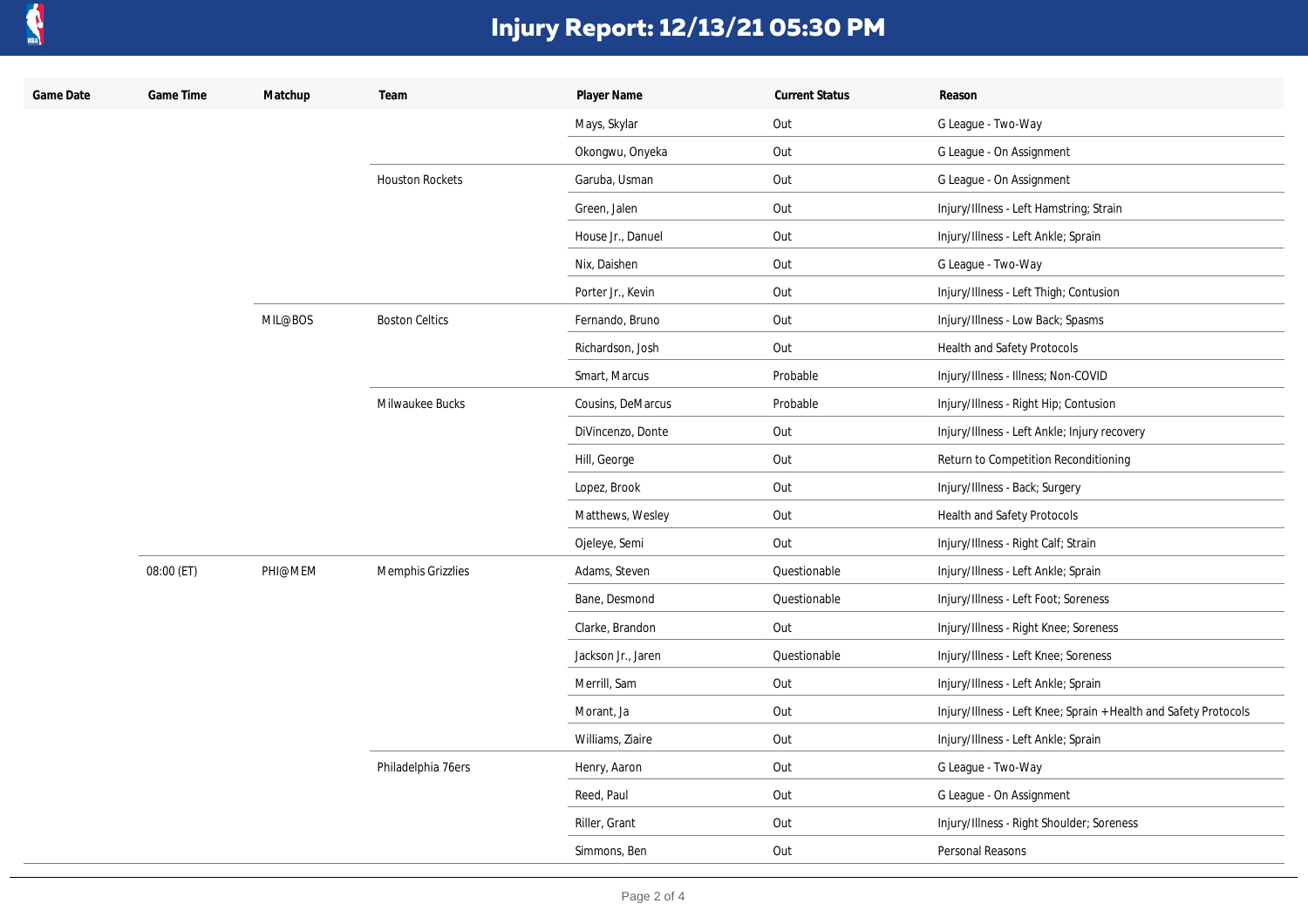

| Game Date | Game Time  | Matchup | Team                      | Player Name          | <b>Current Status</b> | Reason                                               |
|-----------|------------|---------|---------------------------|----------------------|-----------------------|------------------------------------------------------|
|           |            |         |                           | Springer, Jaden      | Out                   | Injury/Illness - N/a; Concussion protocol            |
|           | 08:30 (ET) | CHA@DAL | <b>Charlotte Hornets</b>  | Ball, LaMelo         | Out                   | <b>Health and Safety Protocols</b>                   |
|           |            |         |                           | Kulboka, Arnoldas    | Out                   | G League - Two-Way                                   |
|           |            |         |                           | Lewis, Scottie       | Available             | G League - Two-Way                                   |
|           |            |         |                           | McDaniels, Jalen     | Out                   | Not With Team                                        |
|           |            |         |                           | Plumlee, Mason       | Out                   | Not With Team                                        |
|           |            |         |                           | Smith, Ish           | Out                   | Health and Safety Protocols                          |
|           |            |         |                           | Washington, P.J.     | Probable              | Injury/Illness - Illness; Non-COVID                  |
|           |            |         | <b>Dallas Mavericks</b>   | Brown, Sterling      | Out                   | Injury/Illness - Left Foot; Soreness                 |
|           |            |         |                           | Cauley-Stein, Willie | Out                   | Personal Reasons                                     |
|           |            |         |                           | Doncic, Luka         | Out                   | Injury/Illness - Left Ankle; Soreness                |
|           | 09:00 (ET) | WAS@DEN | Denver Nuggets            | Barton, Will         | Questionable          | Injury/Illness - Non-covid; Illness                  |
|           |            |         |                           | Dozier, P.J.         | Out                   | Injury/Illness - Left Acl; Surgery                   |
|           |            |         |                           | Gordon, Aaron        | Questionable          | Injury/Illness - Low Back; Pain                      |
|           |            |         |                           | Green, JaMychal      | Doubtful              | Injury/Illness - Right Ankle; Sprain                 |
|           |            |         |                           | Murray, Jamal        | Out                   | Injury/Illness - Left Knee; Injury Recovery          |
|           |            |         |                           | Porter Jr., Michael  | Out                   | Injury/Illness - Lumbar Spine; Surgery               |
|           |            |         |                           | Rivers, Austin       | Out                   | Health and Safety Protocols                          |
|           |            |         | <b>Washington Wizards</b> | Bryant, Thomas       | Out                   | Injury/Illness - Left Knee; Left ACL injury recovery |
|           |            |         |                           | Hachimura, Rui       | Out                   | Not with Team - Return to Competition Reconditioning |
|           |            |         |                           | Kuzma, Kyle          | Out                   | Health and Safety Protocols                          |
|           | 10:30 (ET) | PHX@LAC | LA Clippers               | Batum, Nicolas       | Questionable          | Injury/Illness - Right Ankle; Sprain                 |
|           |            |         |                           | George, Paul         | Doubtful              | Injury/Illness - Right Elbow; Sprain                 |
|           |            |         |                           | Leonard, Kawhi       | Out                   | Injury/Illness - Right Knee; ACL - Injury Recovery   |
|           |            |         |                           | Preston, Jason       | Out                   | Injury/Illness - Right Foot; Injury Recovery         |
|           |            |         | Phoenix Suns              | Ayton, Deandre       | Questionable          | Injury/Illness - Non-covid; Illness                  |
|           |            |         |                           | Booker, Devin        | Out                   | Injury/Illness - Left Hamstring; Strain              |
|           |            |         |                           |                      |                       |                                                      |